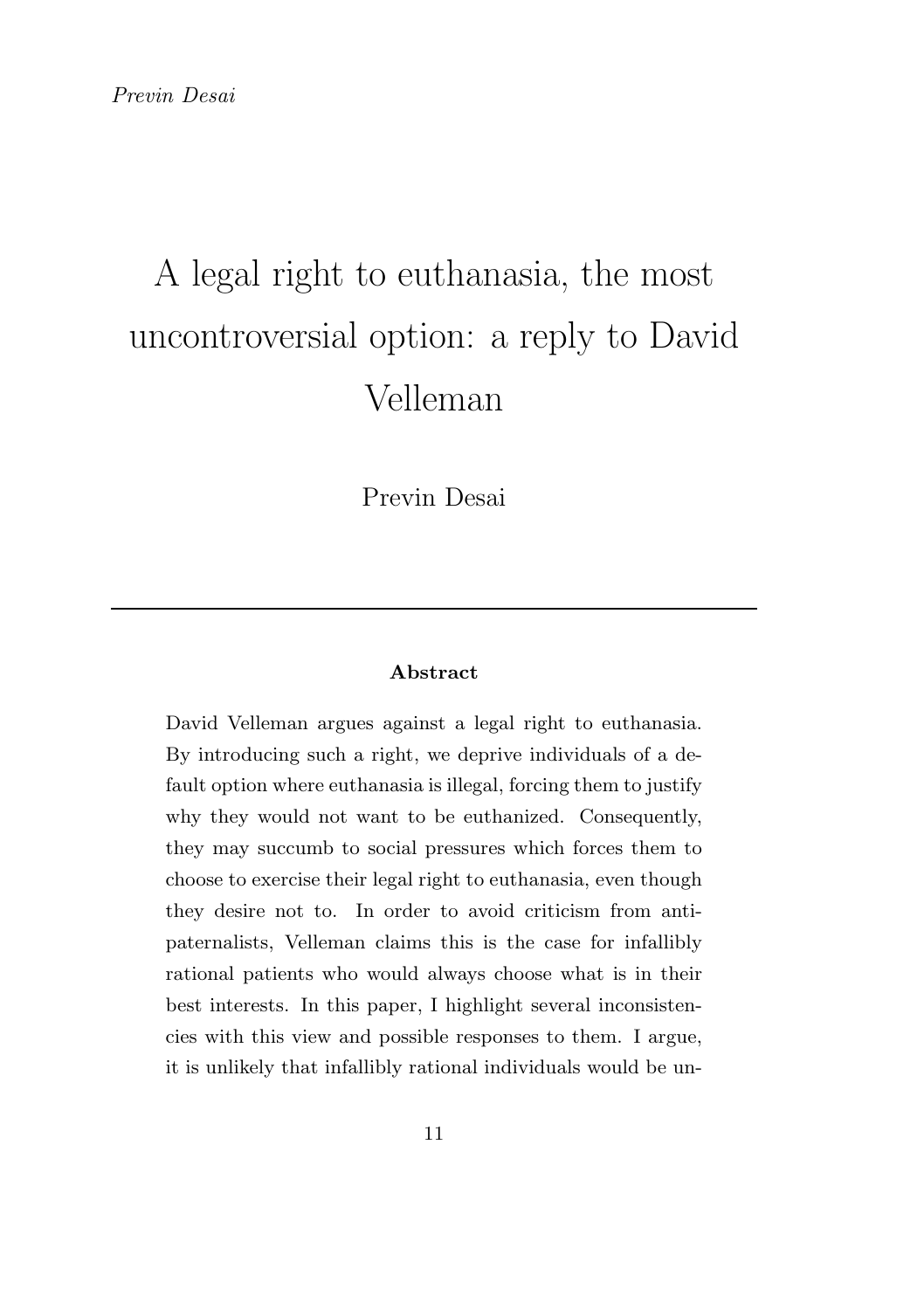able to realise their top preferences, and even if they could not, this would not be morally problematic. Ultimately, it is unclear why infallibly rational patients would be harmed by an increase in their choice-set.

David Velleman argues against a legal right to euthanasia. He contends, in offering such a right to individuals whose most desired preference is to live and not be euthanized, then such a preference becomes almost impossible to realise due to an increase in one's choice-set. Velleman distinguishes his argument from paternalist positions by introducing the caveat that he will only discuss his view in regards to 'infallibly rational patients' who will always act in their own benefit. In this essay, I will argue against this view by elucidating some inconsistencies in Velleman's argument. First, I will suggest that it is unclear why such infallibly rational patients would be unable to achieve their top preference in light of an increase in the options made available to them. I then stipulate two possible replies from Velleman. The first response would suggest there are some clear examples that illustrate how an increase in one's choice-set can be morally problematic. However, I argue, such examples are flawed because they conflate different modes which bring about pressure, namely physical and phenomenological ones. The second response would claim that such a prevention of preference satisfaction could be brought about by some degree of rational guilt. However, if such an emotion is deemed to be rational by individuals motivated exclu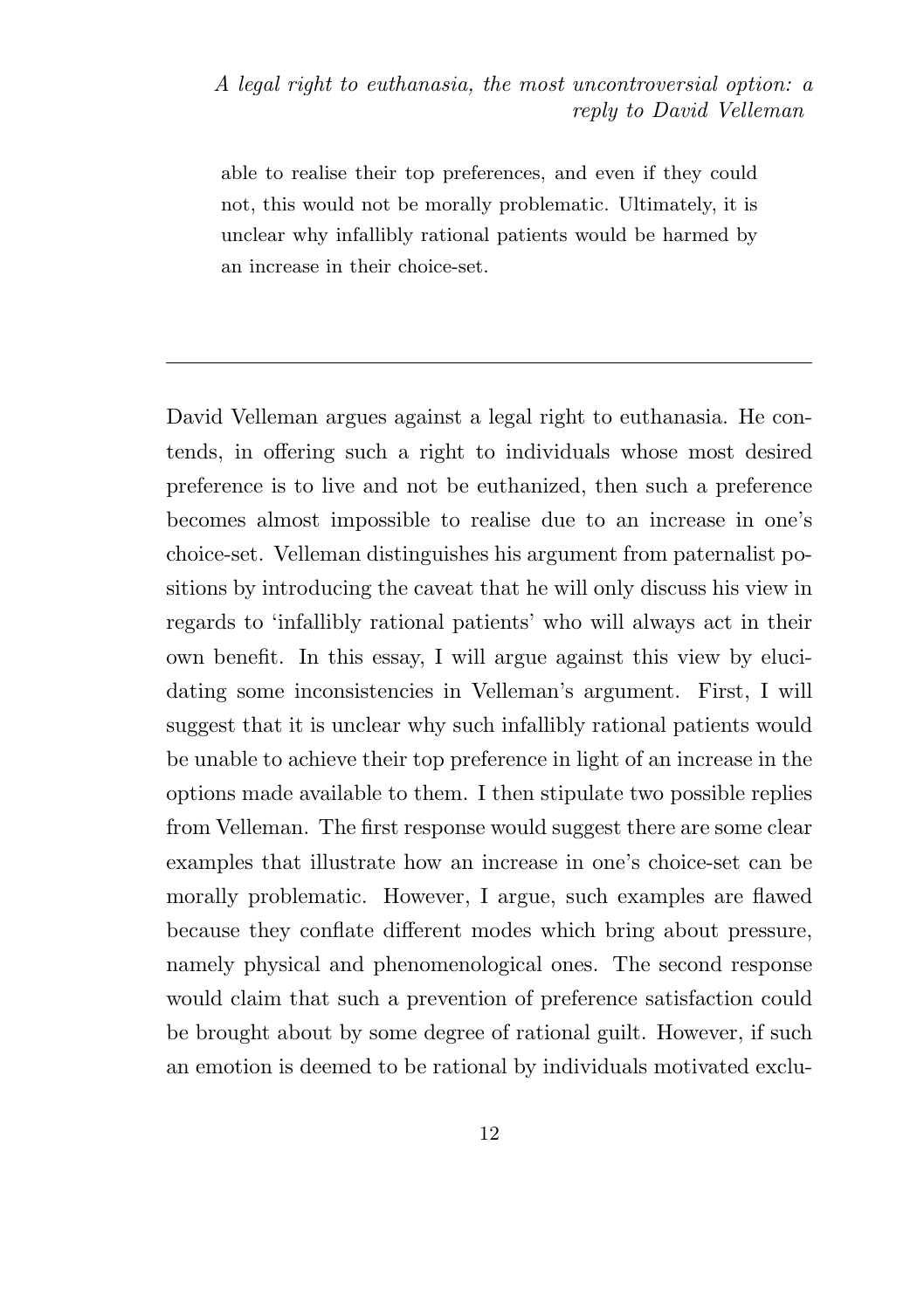sively by their rational self-interest, then by their own lights, this is not morally problematic. Finally, I highlight some responses to my argument and the costs they entail. I conclude that either Velleman's argument is objectionably paternalistic or that there is no problem with introducing a legal right to euthanasia. Ultimately, Velleman does not provide a convincing argument against the right to euthanasia.

# 1 Velleman's Argument Against a Legal Right to Euthanasia

Velleman argues, on consequentialist grounds, a legalised right to euthanasia can cause harm to many patients. In anticipating potential criticisms, Velleman suggests his argument is not subject to antipaternalist objections. He asserts that his argument is not based on the claim that individuals cannot be trusted with exercising a legal right to die wisely. In order to avoid this very criticism, Velleman frames his discussion so as to include only patients who are rational and have "infallible" decision-making capacities - so that "euthanasia would therefore be chosen only by those for whom it would be a benefit"<sup>1</sup> . Therefore, Velleman argues that a legal option to the right to die might cause harm by simply being offered as it changes the ability of one to realise their top preference. He is not concerned

<sup>1</sup> J. David Velleman, "Against the Right to Die", in Beyond Price: Essays on Birth and DeathCambridge, UK: Open Publishers, (2015): 8.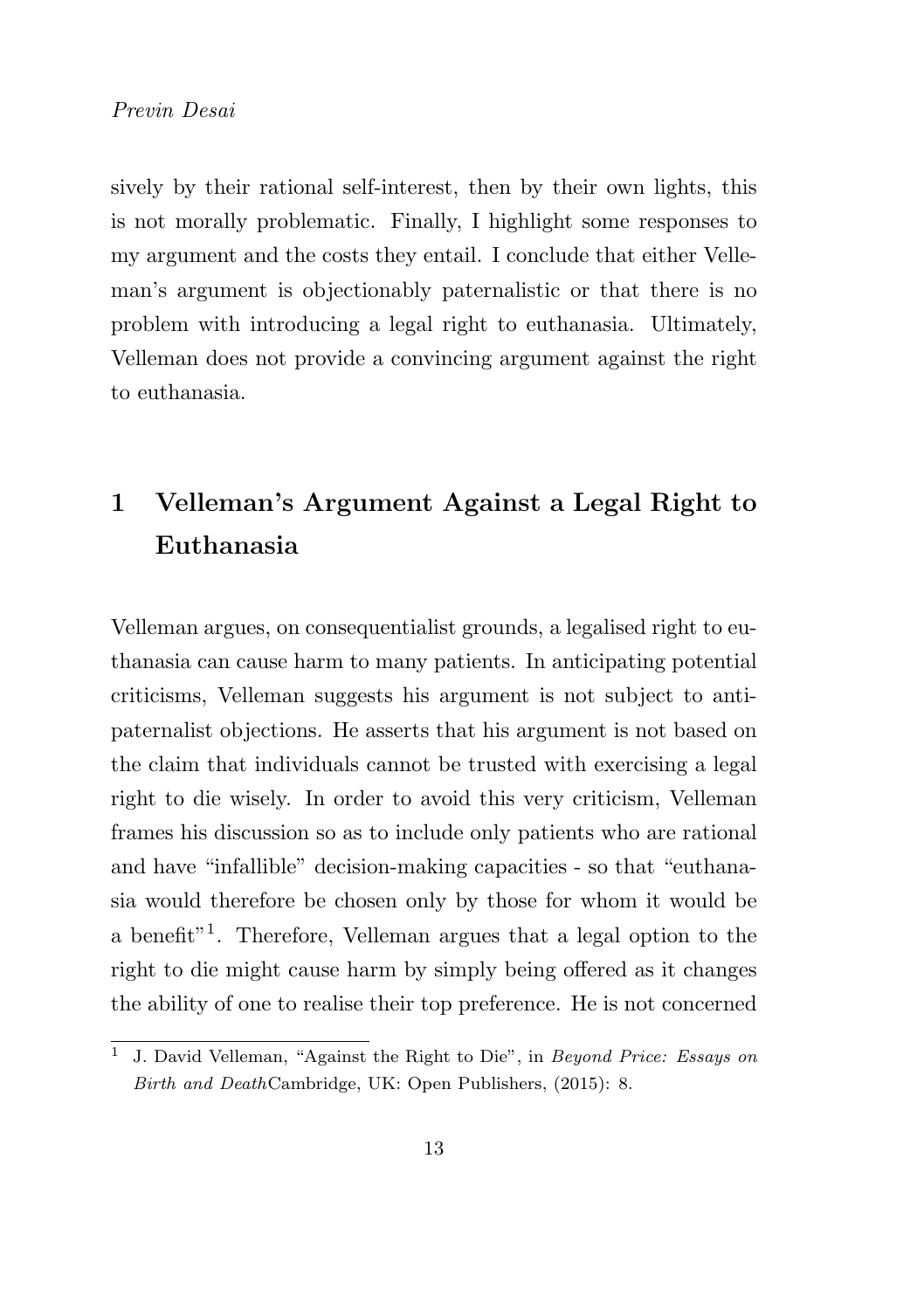with other consequentialist arguments involving the effectiveness of individuals' decision-making abilities.

In this way, such harm arises not because patients may mistakenly decide to exercise their right to euthanasia, but instead due to the force that such a right will have on their ability to pursue their most desired preferences. This is because, granting patients the right to die changes their choice-set in a substantially controlling way, forcing them (in some situations) to exercise their right to die - even when they would have preferred not to, prior to the right being a legal option for them. Consequently, such individuals "will...feel some obligation to have themselves 'eliminated"', even though they "do not really want to die"<sup>2</sup>.

To illustrate this point, Velleman gives the example of being invited to a dinner party. If I invite a friend to my dinner party then I have changed the options available to him. My friend can now either choose to attend or choose to be absent from the party. But importantly, the very act of offering my friend an invitation has prevented him from having the option of being absent by default. If he wishes not to attend, he will now have to choose to do so. However, as with every action, he would have to justify his decision. Consequently, my friend may feel obliged to attend even though he had preferred not to when he was uninvited. This is because, now invited, he becomes somewhat coerced into attending as he begins to feel awkward about upsetting me by not attending and so forth. Therefore, as my

<sup>2</sup> Ibid.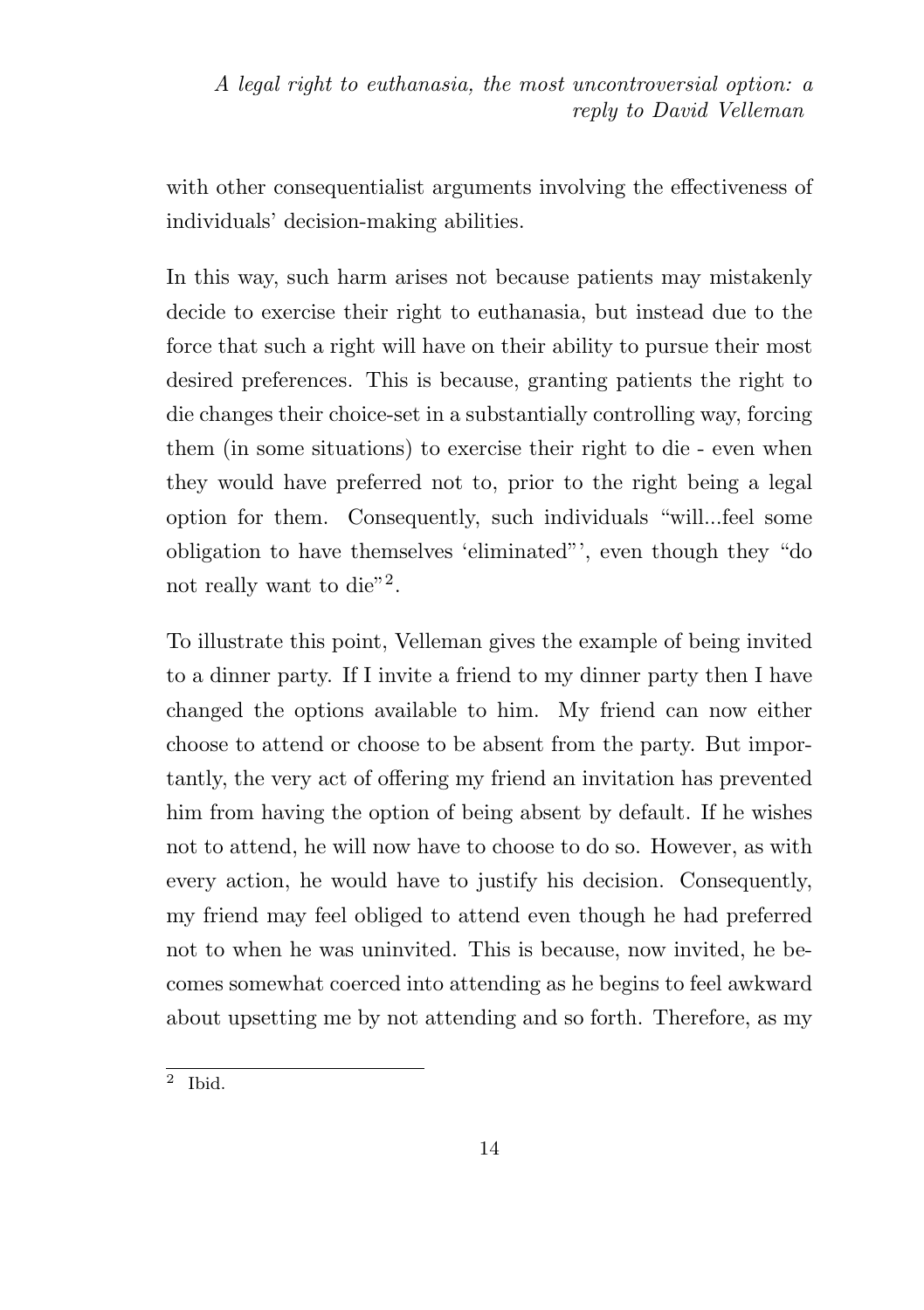friend did not want to attend my dinner party when uninvited, but now feels obligated to attend when invited, this shows that given an unchanged preference structure, an increase in the availability of options deprives my friend of what he most prefers. His most desired preference of not attending dinner become significantly harder to achieve. Velleman claims, these attitudes are consistent because my friend choosing to be absent from my party, and being absent because he did not receive an invitation, are different outcomes. Even if rejecting the invitation may be better than accepting it, not having to make a decision at all is the best outcome. In this way, having more choices on a matter can prevent individuals from securing desired outcomes in which desirability is contingent on those outcomes occurring without being chosen<sup>3</sup>.

Similarly, by introducing the option of exercising the right to die, we have prevented individuals from having the safety net of the status quo, where they can choose not to make such a weighty decision. If elderly and infirm patients (being rationally infallible) did not want to be euthanized prior to the legal right existing, then after this right has been introduced they would be forced to justify why they do not want to be euthanized. Consequently, this justification is likely to place individuals under significant pressure that they would give into, leading to an undesirable outcome<sup>4</sup>. Velleman argues, because of this justification, which arises from the furthering of one's options, we cause harm to individuals. This is because, individuals who are

<sup>3</sup> Ibid., 10-11

<sup>4</sup> Ibid., 9-10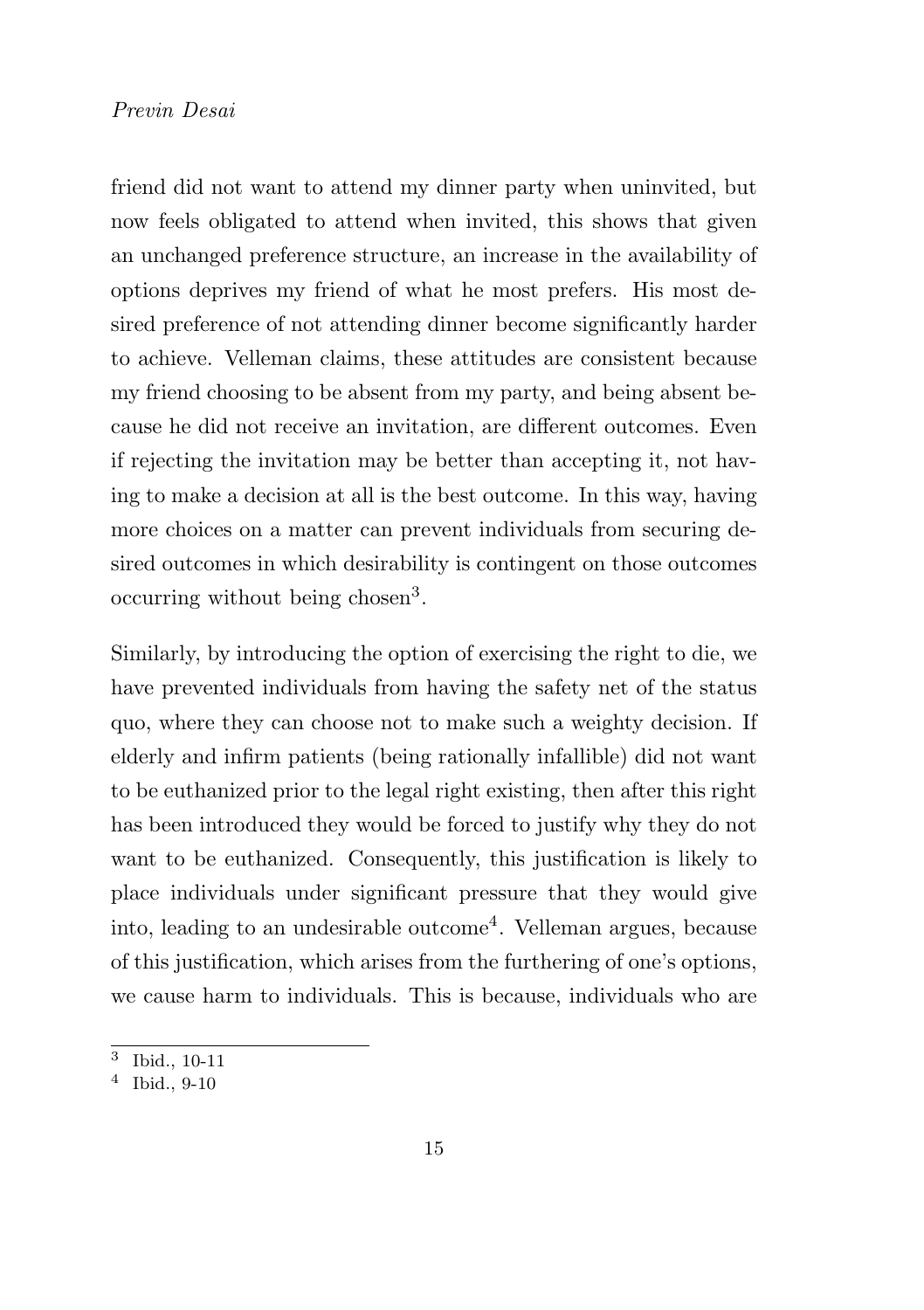in situations where they are required to make these decisions, may now begin to feel rational guilt as they believe they are, for example, an unfair emotional and financial burden on their families and so on - they become encouraged to choose to be euthanized. This change in one's choice-set which makes preferences harder to attain is, for Velleman, morally objectionable and must be avoided.

Moreover, it is not always possible to provide individuals with a second-order option to overcome this problem. For example, if inviting my friend to a dinner party would put him in an awkward position, then me asking him whether he wants to be invited would do so as well. Consequently, we must "take the initiative" in withholding options from individuals<sup>5</sup>. Ergo, if having more options can significantly change one's preferences in regards to substantive issues such as life and death, we should avoid providing such an increase in options.

## 2 My Criticism

However, I remain unconvinced by Velleman's argument. In particular, if patients are wise and infallibly rational as Velleman suggests, then an increase in their choice-set is not an issue for one of two reasons. First, if Velleman's optimally rational patient had a preference for not being euthanized prior to being burdened with the option of exercising a right to euthanasia. Then, this patient's decision to

<sup>5</sup> Ibid.,11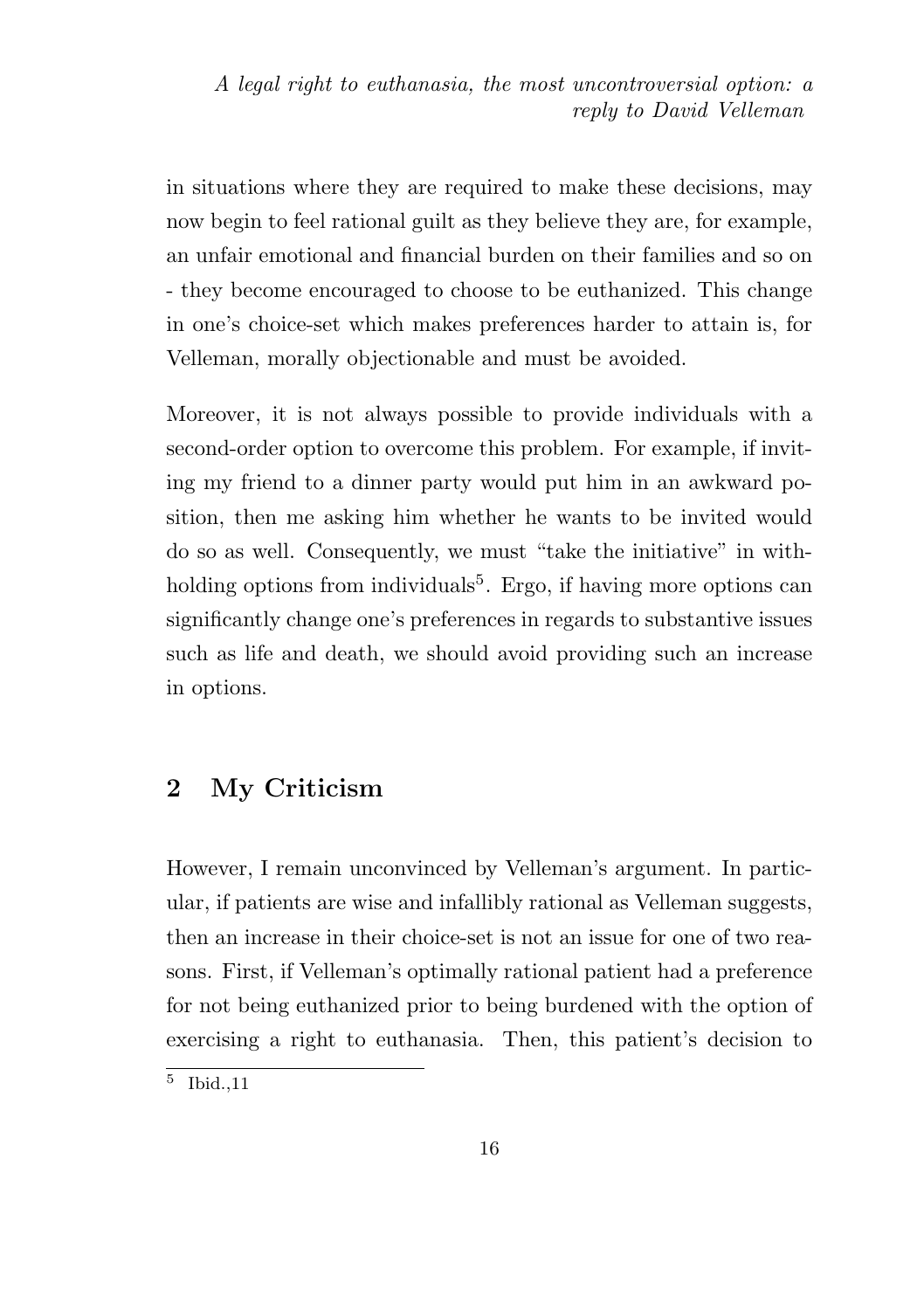choose not to be euthanized once they are presented with a legal right to euthanasia would be guaranteed to the same extent as it would have previously been, when one does nothing and accepts the default of option of not being euthanized. For this is what 'infallible rationality' dictates. If these sorts of patients with these sorts of preferences do not act in this way, then presumably they would be suffering from akrasia or weakness of will - but surely this is exactly what maximal rationality is meant to overcome. Our best rational selves, therefore, control our irrational fears and feelings. The supremely rational patients Velleman discusses would not be overcome with an incapacitating feeling of awkwardness when invited to a dinner party and therefore would not feel 'obliged' to attend. The maximally rational individuals would maintain that attending the party is not in their interests in so far as they do not want to go to it, and so would rationally choose not to.

At best, for Velleman, is that such a decision would become slightly more difficult to make as individuals now have to rationalise and mitigate these irrational emotions. Nevertheless, this does not at all prevent individuals from choosing the outcome which they would have preferred prior to the increase in options. For example, the fear of letting me down by not attending my dinner party may influence one towards attending, but this influence - by definition - would not be significantly controlling against an infallibly rational patient who did not want to attend. Therefore, it is unclear that an irrational change in preferences can occur for Velleman's infallibly rational patients, so it cannot cause them harm.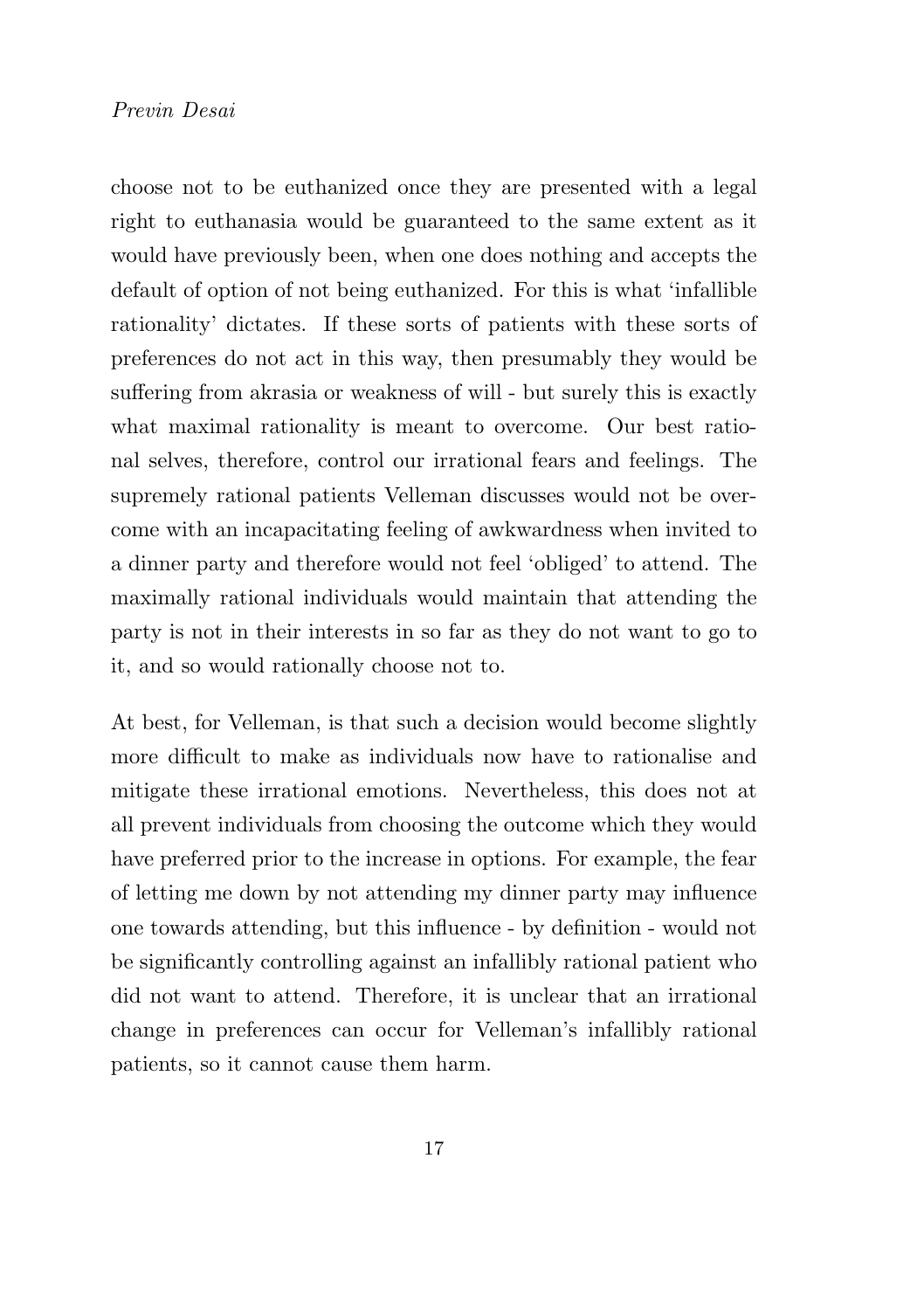Nonetheless, Velleman could respond to this in two ways. First, I suggest he may draw on a counter-example in order to show that even when one is rationally infallible, an increase in their choice-set may still make one's top preference harder to attain. This is because simply having an unexercised option can cause harm as it gives rise to certain coercive social and emotional pressures. In fact, Velleman attempts to do this by following Dworkin's and Schelling's analysis of the night cashier example. Velleman writes,

The night cashier in a convenience store doesn't want the option of opening the safe - and not because he fears that he'd make mistakes about when to open it. It is precisely because the cashier would know when he'd better open the safe that his having the option would make him an attractive target for robbers; and it's because having the option would make him a target for robbers that he'd be better off without it. The cashier who finds himself opening the safe at gunpoint can consistently think that he's doing what's best while wishing that he'd never been given the option of doing it<sup>6</sup>.

However, I remain unconvinced by this example. The night cashier's situation is disanalogous to that of someone faced with choosing whether to exercise a legal right to euthanasia. The night cashier is faced with a very different threat, namely a physical one. This difference between these two scenarios arises from the *mode* by which

<sup>6</sup> Ibid.,10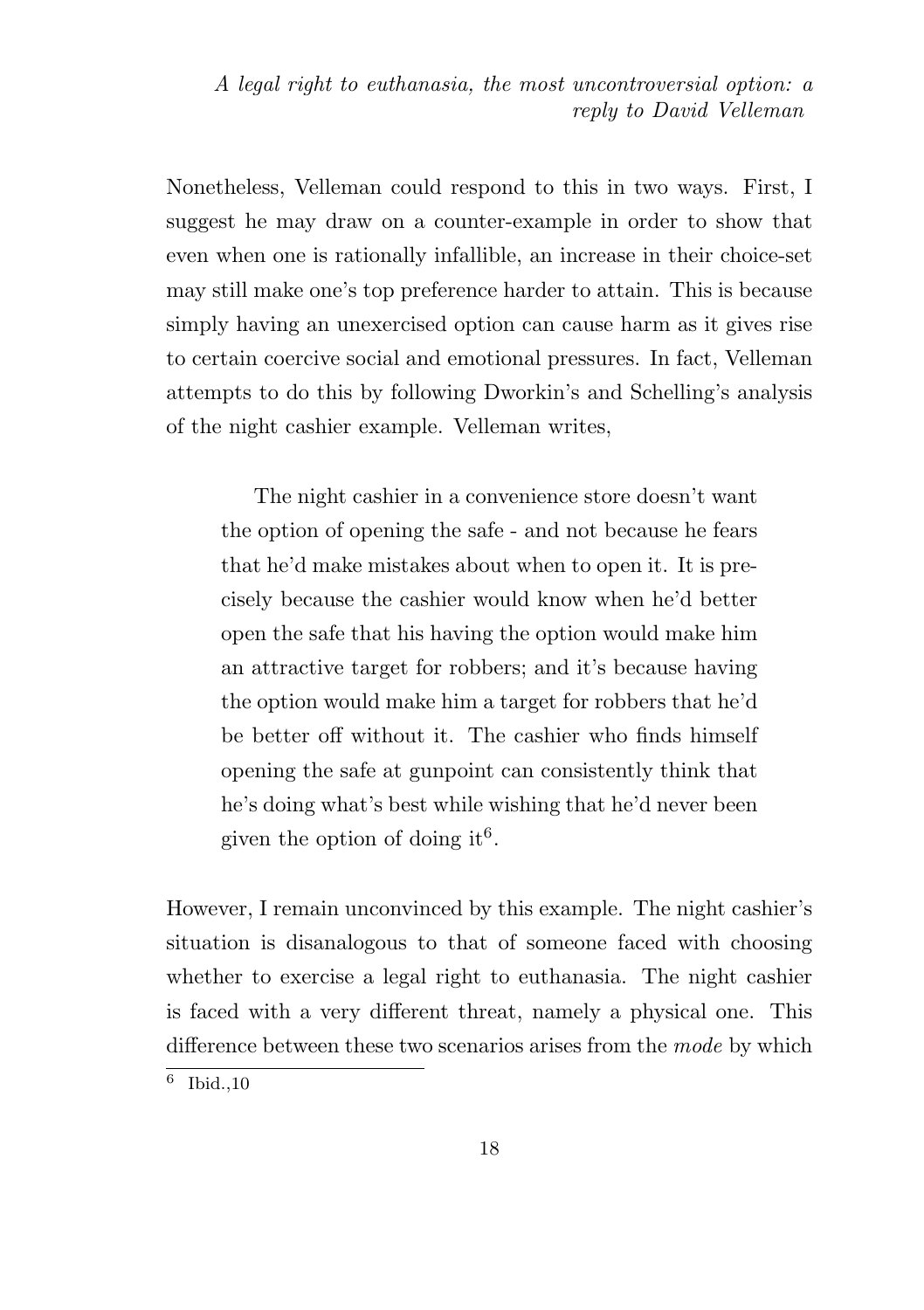the threat occurs. Moreover, this leads to a difference in the practical limit of what rationality can do in each situation. Although, the pressure and fear which arises from being held at gun point may indeed be equivalent to the type and force of pressure being faced with an option of exercising a right to euthanasia may cause, the situations differ crucially in terms of the effectiveness of what one's rationality can do.

The night cashier is faced with a very physical threat, while the patient who is offered euthanasia is not. Thus, depending on how such threats come about, will ultimately determine how effective rationality can be in overcoming them. This is something Velleman fails to acknowledge. In this way, once the cashier is held at gun point, he may be able to persuade or reason with the gunman to leave, but realistically anything short of the physical restraint of the gunman is highly unlikely to overcome the threat of being shot. Being held at gun point is an essentially physical threat and no matter how rational individuals are, the threat of being shot cannot be overcome using one's reason. But this is not true for the patient being offered euthanasia. If such patients are infallibly rational, then they would be able to act in accordance with their most desired preference and therefore overcome the pressure that arises from the introduction of legalised euthanasia. This is because there is no physical threat to them in this case, it is only a phenomenological one. Consequently, by their very nature, the most rational patients would be able to rationalise such a threat and if it happens not to be in their best interests, they would be able to overcome it.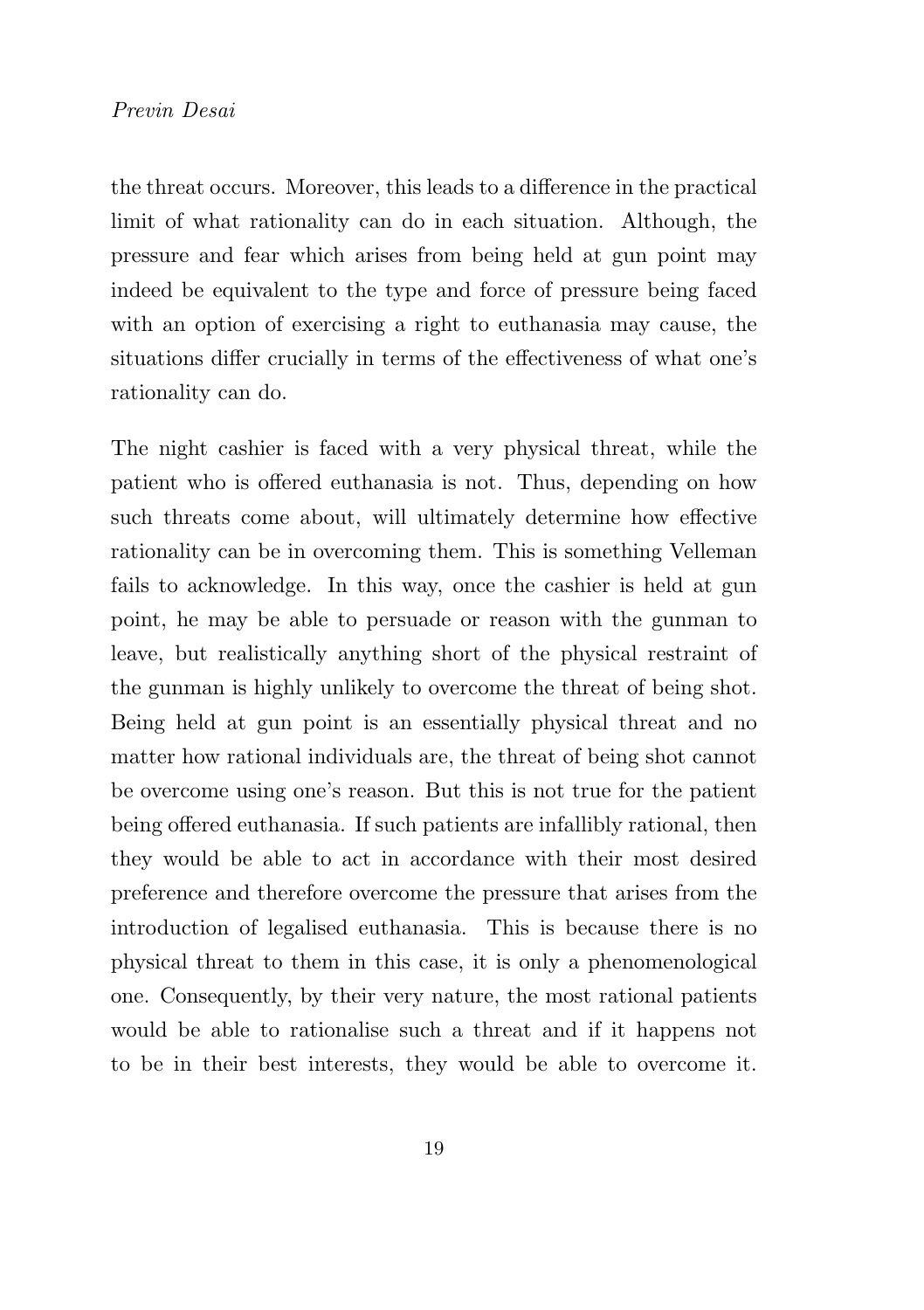It, therefore, holds that for Velleman's rationally infallible patient, it would be irrational to give into the social pressures caused by the introduction of a legal right to euthanasia, if their principal preference is to live.

Second, Velleman may respond by claiming that my objection rests on a controversial understanding of the relation between one's rationality and emotions. He may claim that the awkwardness felt from receiving a dinner party invitation that one would rather not attend, or the feeling of being a burden to one's family when faced with the option of exercising a legal right to die, are (at least to some extent) rational feelings to harbour. Patients are warranted in feeling this sort of 'rational guilt'. However, if this feeling of guilt or awkwardness is rational, then how can it be irrational for some to succumb to it. This leads me to my second reason for believing that Velleman's rationally infallible patient cannot be problematically faced with an increase in their choice-set. This is because we may have reason to believe that such emotions represent some degree of epistemic truth - my family do think I am a burden on them, or that I would think less of my friend if he did not attend my party. There may be a badness to which rational individuals should attend. But depending on what individuals believe is in their best interests (as infallible rational agents), they would either accept this rationale and make decisions accordingly or they would ignore this as an irrational worry. Therefore, if an increase in options pressures one to not choose to what they may have believed was in their interests, then such a choice - if rational - would be welcomed by infallibly ra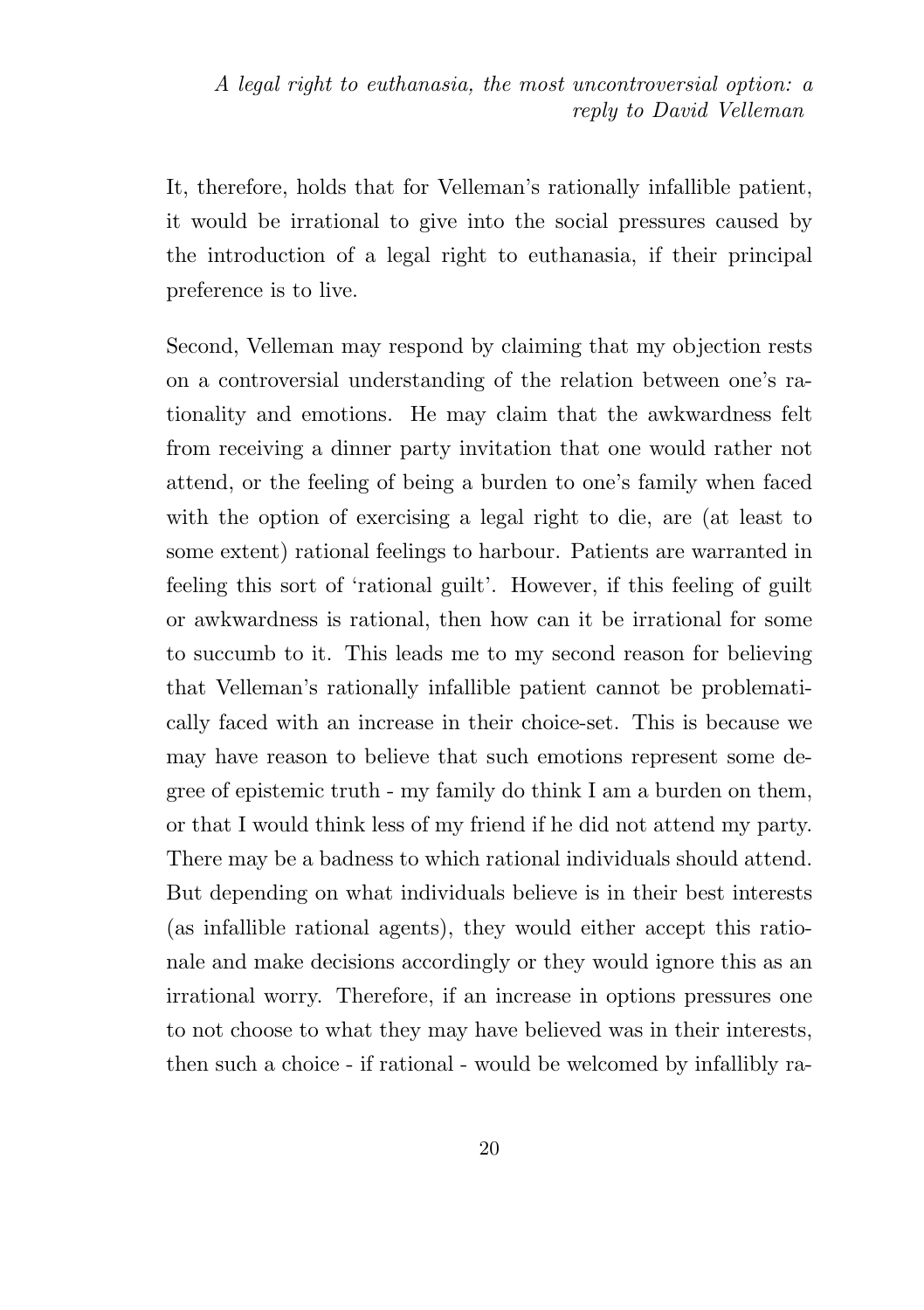tional individuals. Ultimately, if Velleman's patients are rationally infallible then it is unlikely changes to their choices will occur, but even if they do, they will not be morally worrisome.

## 3 Conclusion

In conclusion, I argue that David Velleman does not provide a compelling argument against the right to euthanasia. Velleman seeks to avoid objections from anti-paternalists by introducing the idea that his argument only applies to infallibly rational patients, who would only choose to exercise their right to euthanasia if it was the best option for them. Even with this caveat, Velleman argues that the legal right to die would further autonomy in an undesirable way because in offering such a right, harm will be caused to individuals. This is because individuals will not have the same options available to them prior to the introduction of the legal right, and consequently it is likely they will not be able to realise their top preferences.

However, I have argued this view is problematic. Velleman creates great inconsistencies in his argument by introducing the idea of 'infallibly rational patients', in his attempts to avoid anti-paternalist criticisms. This is because, it is unclear why infallible rational agents would find it so difficult to realise their preferences if they did not think such a choice was rational, and therefore in their best interests. I stipulated that Velleman could respond in two ways. First, Velleman may pose a counter-example to illustrate how one's de-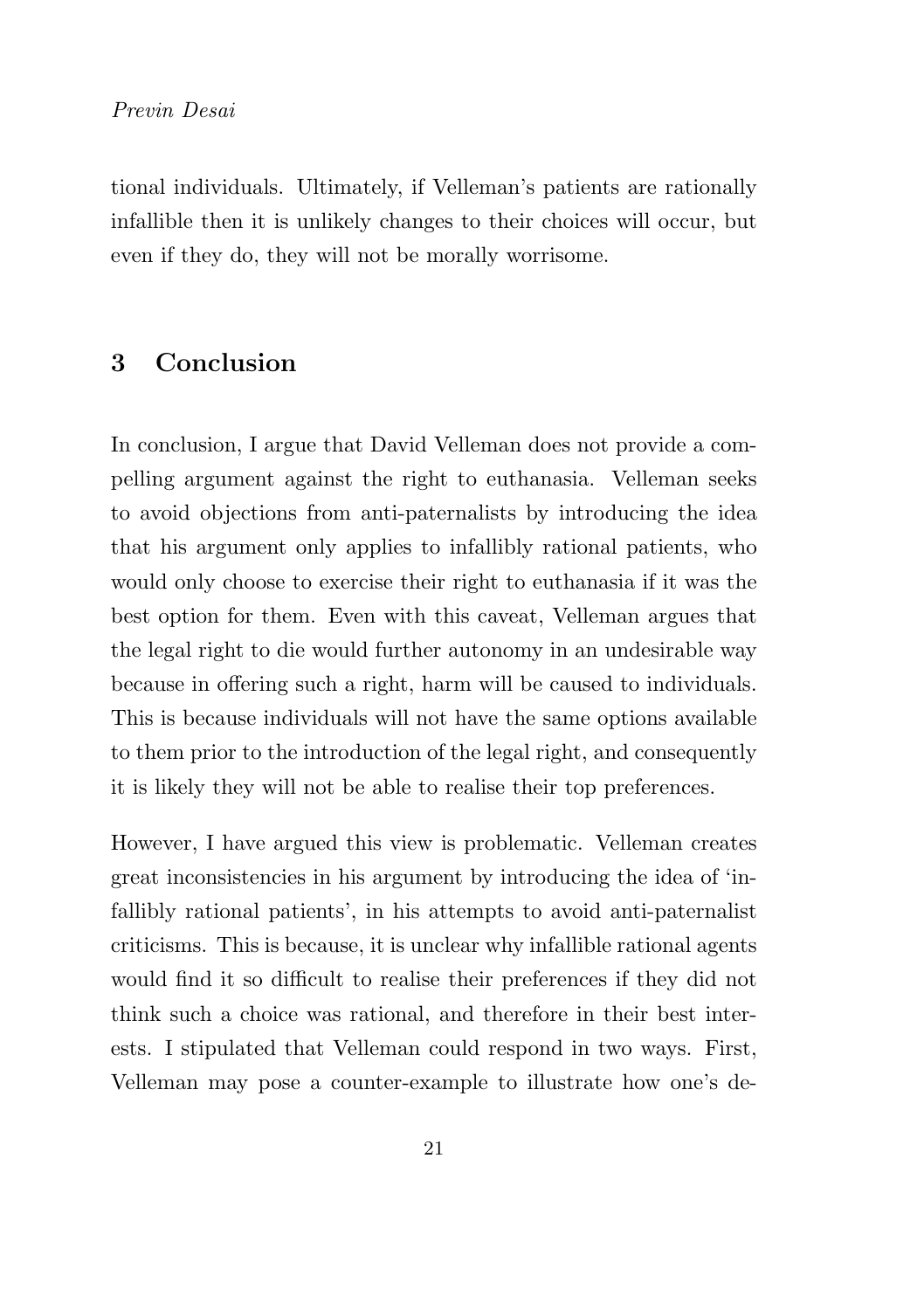sired preference may be unattainable due to an increase in available options. I illustrated this with Velleman's discussion of the night cashier. However, this example is unsuccessful because it is disanalogous in terms of the mode by which pressure can arise by offering euthanasia to patients. The night cashier faces an explicitly physical threat, while the patient faces only a phenomenological one. Moreover, it is the case that the reaching effects of rationality are very different in the night cashier case and that of euthanasia.

Second, Velleman may claim that the change in preferences was caused by some rational guilt or emotion, which would not have been caused without an increase in options and this is what we ought to find morally concerning. Nonetheless, I responded that if an agent is infallibly rational then succumbing to pressure arisen from an increase in available options, if rational, would be welcomed and would consequently be unproblematic. The maximally rational agent would only ever act in order to realise their most desired preferences, which will always be beneficial to them.

Ultimately, this leaves Velleman with two options. First, Velleman could admit that his patient is not rationally infallible and so potential worries involving changes in succumbing to social pressures remain. However, it is unclear to what extent this is distinguishable from an objectionably paternalist argument (the type Velleman sought to distance himself from). Or, Velleman would hold that his argument is not paternalistic by maintaining that patients' are infallibly rational. But this makes it unclear why they would be unable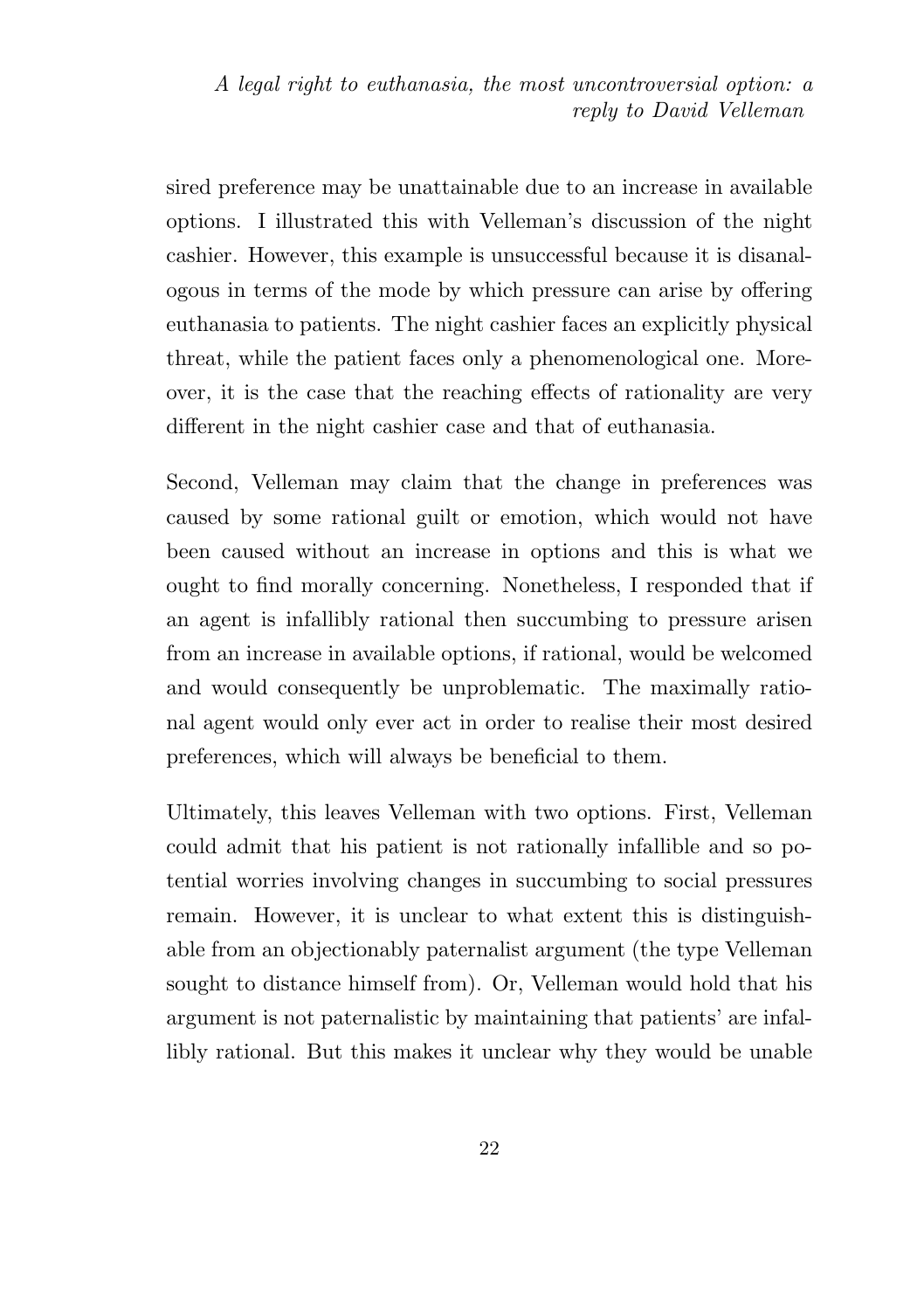to achieve their top preference and why this would be morally problematic - optimally rational agents would simply accept what is most rational. Consequently, Velleman's argument is either objectionably paternalistic or there is no problem with introducing a legal right to euthanasia. Both of these implications undermine Velleman's central thesis that there should not be a legal right to euthanasia. Therefore, overall, I believe Velleman's argument is unsuccessful.